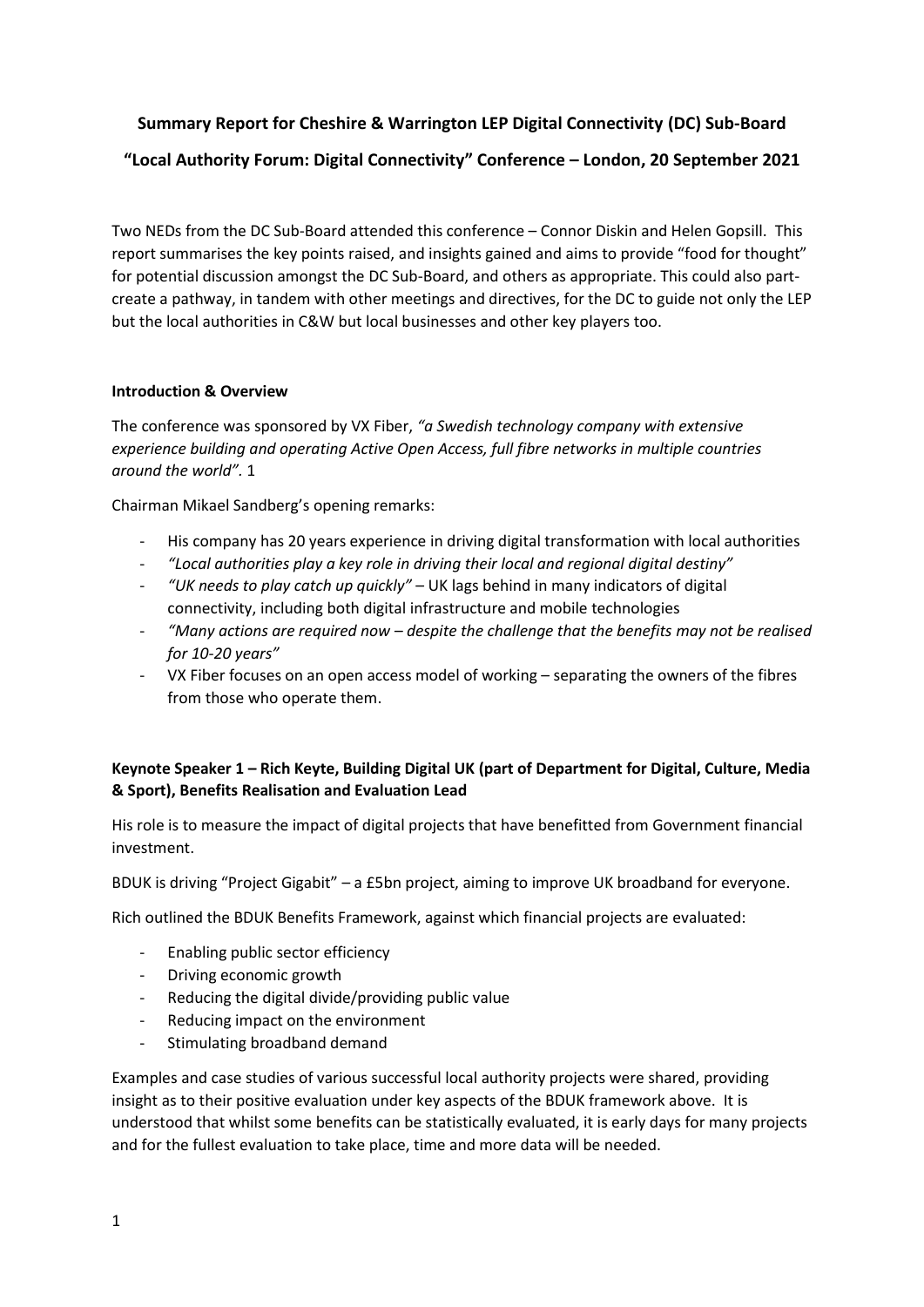**Panel Discussion** - Connected Places – The role of digital infrastructure in transforming communities, driving economic regeneration and socio-economic outcomes

Panel speakers included:

- Paul Armstrong, Head of Digital Innovation, North Tyneside Council
- Sarah Bazen, Digital Infrastructure Manager, West Sussex County Council
- Theo Blackwell, Chief Digital Officer, Greater London Authority
- Freyja Lockwood, Digital Innovation & Transformation Manager, West of England Combined Authority
- Steve Lovatt, Regeneration Lead Commissioner, Stoke-on-Trent City Council

Questions were put to the panel, who outlined their thoughts on the various topics, and shared some brief insights as to the maturity level of their work on digital transformation.

Through the discussion, the following key points resonated with the two C & W LEP NEDs:

- There is a competitive bid process between local authorities to access limited funds from BDUK – how Local Authorities can still remain collaborative with each other whilst in this competitive process was of concern to panellists
- It is key to help stakeholders to understand the opportunities of digital transformation
- Panellists encouraged local authorities to future-proof digital infrastructure at early stages of projects, despite the future landscape being unclear
- Keeping a focus on the outcomes, and not getting drawn into the detailed complexity of the digital infrastructure or transformation process was stated to be key – ensuring a "benefitsled approach", providing a clear and understandable narrative and rationale for digital transformation projects
- Panellists felt it may be helpful to consider "a digital life" approach looking at an individual and imagining every aspect of their life digitally transformed, rather than considering a "service by service" approach to digital transformation, as can be typical of the way of working within many Local Authorities
- A question was asked as to whether there are opportunities to link a sustainability/green agenda to digital transformation? Could this provide further basis and access to funding for digital transformation projects from Government?
- To attract private sector funding or resource, different KPIs and language need to be used from those that provide a strong business case rationale to BDUK/Government bodies – typically, they will need to be more focused upon shorter-term return on investment, as opposed to measures such as GDP over the long-term.

## **Keynote Speaker 2 – Steve Lovatt, Stoke-on-Trent City Council, Regeneration Lead Commissioner**

"Silicon Stoke" was outlined as a case study.

Having worked in partnership with VX Fiber as their neutral fibre operator, the project has delivered the following – *"the completion of a 113km full-fibre network that has been laid right across Stokeon-Trent with the opportunity for 5G connectivity citywide, supported through £8.53m of government funding, a gaming hub, a full-fibre academy at Stoke-on-Trent College, as well as a new Digital Academy."* 2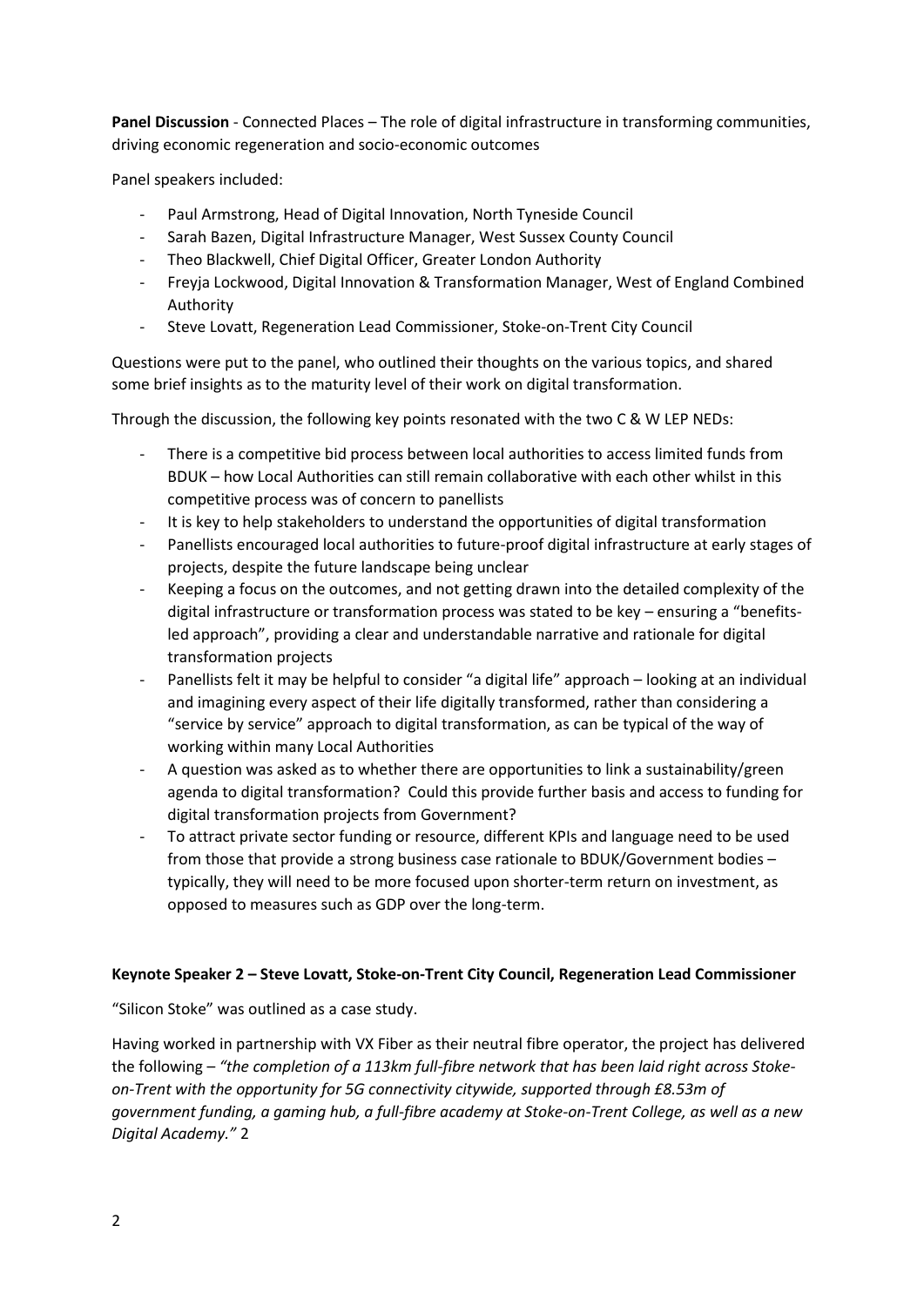A previous conversation with CWAC Councillor, Richard Beecham, led to a conversation of using unused buildings in Chester as office-based studios rather than traditional outlets. Although every area will vastly differ, it was an interesting concept used by Stoke-On-Trent that could have potential already aligning with one of our local councils future planning.

Not only was it mentioned to seek private sector funding, but utilising the 'neutral fibre operator' network means the operator will also assist in locating that funding.

## **Keynote Speaker 3 – Freyja Lockwood, West of England Combined Authority, Digital Innovation & Transformation Manager**

As a point of reference, Freyja highlighted her background as being in "human factors" within the aerospace and maritime industries – her role now is to ensure that the interface of people and digital transformation is as successful as possible within the West of England Combined Authority.

The issue of risk was discussed – the challenge of how to ensure future risks of digital transformation should be considered so they can be avoided/mitigated, but not so that they stifle progress.

The issue of trust was also highlighted – in that, care must be taken in digital transformation to safeguard stakeholders' trust in the process and the more digital future itself.

The potential to take learnings from "London's Emerging Technology Charter" was highlighted, as this work was felt to provide positive, appropriate dialogue and opportunity for consideration of other, broader issues relating to digital transformation. An extract from the Charter highlighted by Freyja is below:

"In July 2020 the Mayor of London tasked the Chief Digital Officer for London and the Smart London Board to develop a set of criteria to guide emerging technology in London.

London is a world-leading smart city and we see its future as a global testbed for innovation. It is therefore right that City Hall considers new technologies that could affect how we deliver public services, support our economic recovery, and improve transport and public spaces, and how we work now and into the future.

Our ambition is to ensure these are transparent, designed around the needs of Londoners and meet the highest standards for all Londoners, including privacy and cyber security. We are pleased to share with you this draft Charter. which is based on three key principles to guide discussions between makers and buyers when deploying of emerging technology in the city and provide a framework clear to Londoners on what our expectations are:

*Establish common, open and trusted ways of working between innovators, public services and Londoners when trialling and deploying new technologies* 

*Respect equality, diversity and human rights and act lawfully in the design and use of emerging technology* 

*Collect, manage, use and share data legally, ethically and securely*" – this final section in italics was quoted by Freyja as being particularly helpful, in her opinion.

The Charter remains in development - see [smart@london.gov.uk.](mailto:smart@london.gov.uk) 3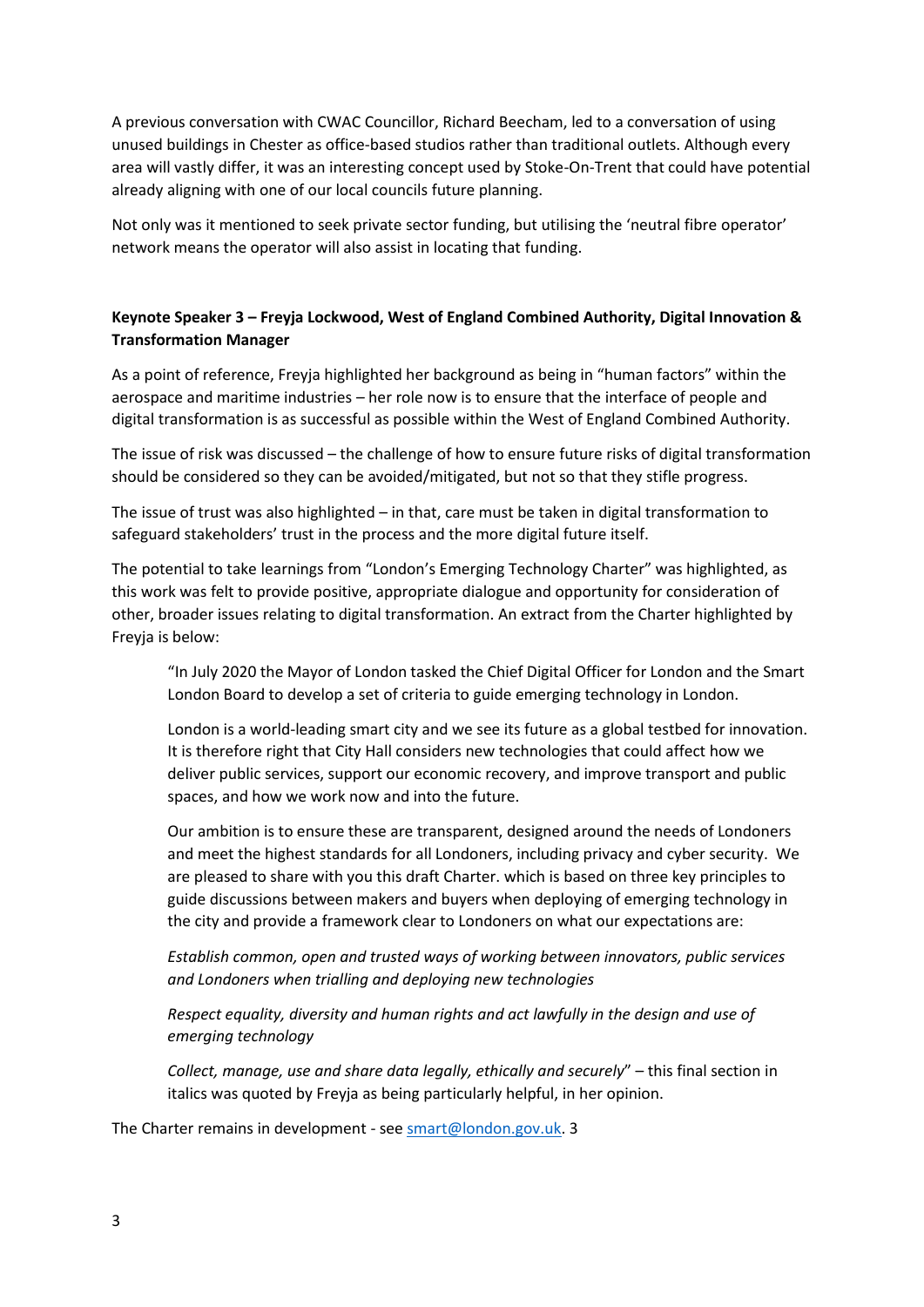#### **Afternoon workshops**

Workshop 1 – Financial models

- Various models exist and should be explored thoroughly
- Seek to future-proof the digital infrastructure now it will be more efficient in the long term, and enables the future to be developed – future digital need and activity will grow to meet the fibre capability that has been laid

## Workshop 2 – Governance and mechanisms for change

- Engage widely to ensure that those who are critical to the digital transformation are not left behind, and so that their views can be input to the process
- Develop a clear narrative to ensure widespread understanding of digital transformation opportunities
- Key leaders must be engaged those within Local Authorities, MPs, and large company business leaders in the region were felt to be critical
- Avoid the risk of "doing nothing" due to the scale of the challenge within digital transformation

#### Workshop 3 – Digital transformation and social value

- It will be challenging to collate together all the various potential benefits/savings that digital transformation could bring into one business case – mainly due to the silo-ways of working of various Local Authority departments, other groups etc (eg work, education, health etc)
- Nevertheless, a holistic approach to the widest possible definition of benefits should be considered – it was accepted that benefits of digital transformation will not always be financial savings, but will include enablers of major change in various aspects of individuals' and business' life

## **Finally**

There is a strong opportunity for the sub-region to now lead the country into ranking higher in global digital connectivity. This is a complex and demanding task requiring partnership by a variety of parties and stakeholders, a consistent drive and momentum and guidance & leadership.

This leaves us, the Digital Connectivity Board in the Local Enterprise Partnership, a great opportunity not to fund, but to create partnerships, to educate stakeholders and for them to in turn educate residents and for us to be a driving force to enable the sub-region to exploit the opportunity and lead in an area of mixed rural and urban connectivity and the benefits that lay there within.

#### **Report submitted by Connor Diskin and Helen Gopsill, Non Executive Directors**

#### **September 2021**